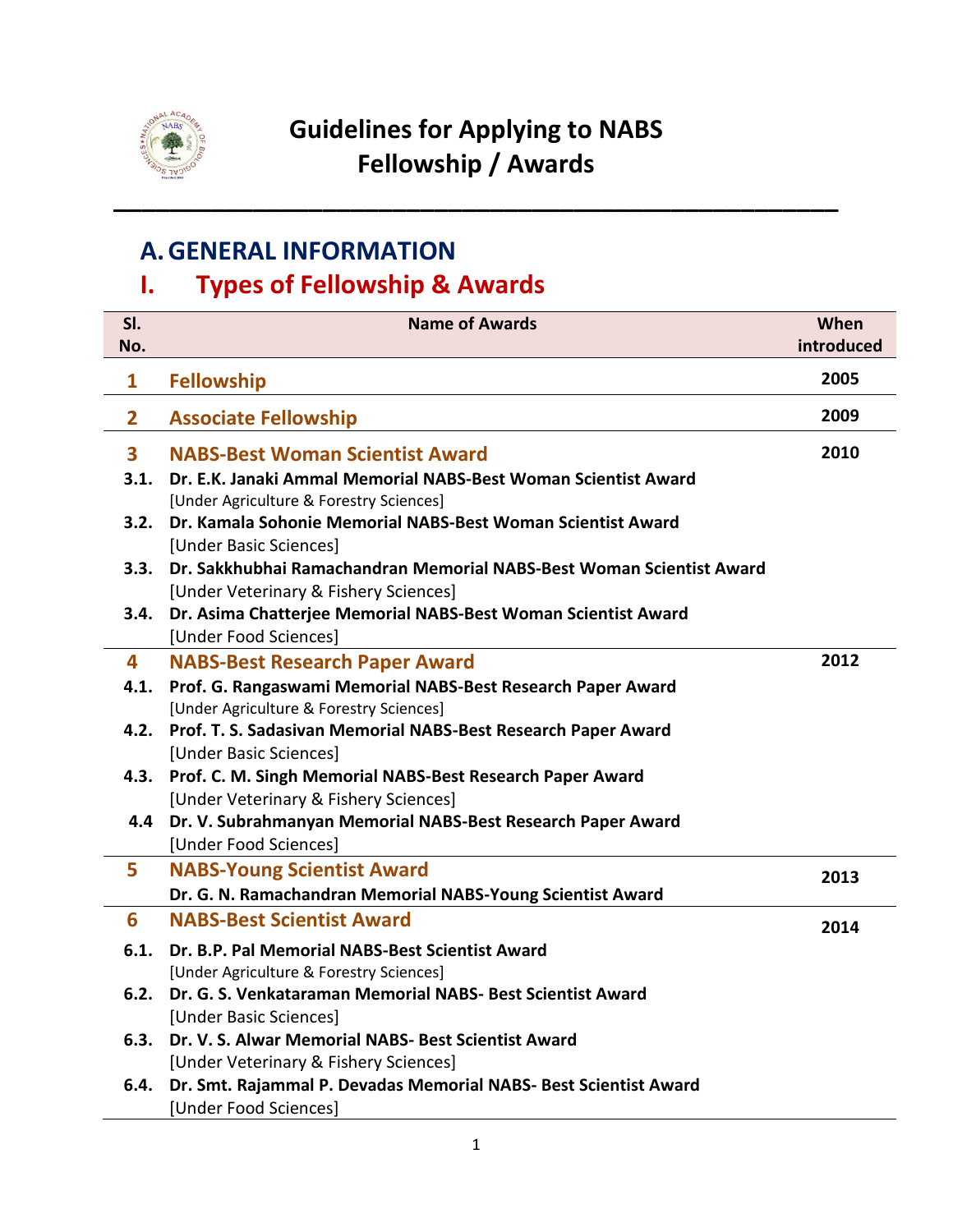## **7 NABS-Leadership Award Prof. M. S. Swaminathan NABS-Leadership Award**

# **II. Applicant's wrapper page**

Write the Name of the Award for which the application is made

Write the subject under which the application is made

Mention the Election Year

Provide your full name as it should appear in Citation/Certificate

Provide your Life Membership Number

Example [Use bigger font- bold]

# **NABS-Best Scientist Award Dr. B.P. Pal Memorial NABS-Best Scientist Award [Under Agriculture & Forestry Sciences]**

Election Year: 2021 **Dr. T. Marimuthu LM-021-2019**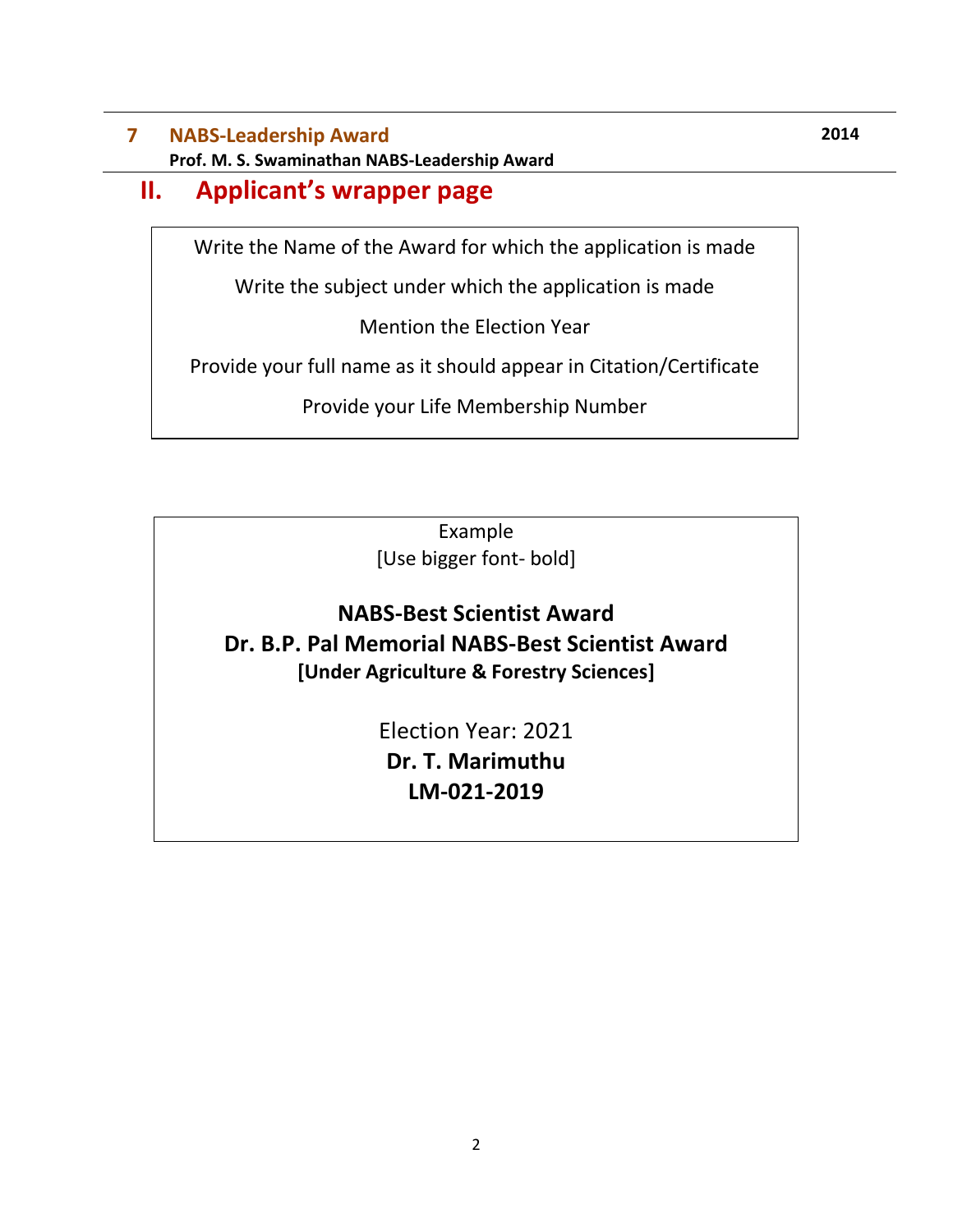# **III. Eligibility Criteria to apply for Awards & Fellowship**

### **1. Common criteria:**

- Only Life Members of NABS can apply for any award / Fellowship.
- If All life members of NABS who have completed 30 years as on  $1<sup>st</sup>$  December, of the Election Year and have completed a cooling period\* of SIX months are eligible. [\*From the date of enrollment as Life member, SIX months should have been completed as on 1 st December of the Election Year]. **However, the age limit varies with the type of award- Please see the Table-1 below**
- **Provisional Life Members are NOT ELIGIBLE** to apply for Fellowship / Awards except for NABS-Best Research Paper award. No cooling period is required for NABS-Best Research Paper award.
- **In an Election Year an eligible member can apply either for Fellowship or for one Award ONLY.**

## **Table-1: Name of Award/ Fellowship, Registration and Processing fee, Validity and Age limit**

| SI. No.        | <b>Name of Awards</b>            | <b>Age limit</b><br>[completed<br>$\gamma$ ears] $*$ | <b>Registration &amp;</b><br><b>Processing Fee</b><br>[INR] | <b>Validity of</b><br>application &<br><b>Processing Fee</b> |
|----------------|----------------------------------|------------------------------------------------------|-------------------------------------------------------------|--------------------------------------------------------------|
| 1              | Fellowship                       | 30 & above                                           | 3000                                                        | $N+2$                                                        |
| $\overline{2}$ | Associate Fellowship             | 30 & above                                           | 3000                                                        | $N+2$                                                        |
| 3              | NABS-Best Woman Scientist Award  | 30 & above                                           | 3000                                                        | $N+2$                                                        |
| 4              | NABS-Best Research Paper Award   | 40 & below**                                         | 500/paper                                                   | N                                                            |
| 5              | NABS-Young Scientist Award       | 35 & below                                           | 3000                                                        | $@N+2$                                                       |
| 6              | <b>NABS-Best Scientist Award</b> | 30 & above                                           | 3000                                                        | $N+2$                                                        |
| 7              | NABS-Leadership Award            | 50 & above                                           | 3000                                                        | N                                                            |

**\*As on 1st December of Election Year**

### **\*\* Both Life Members & Provisional Life members**

#### **@ Subject to age limit**

**IMPORTANT NOTE:** Though the validity of application (without paying Registration & Processing Fee for the second & third year) of submission, for reconsideration in second and third year, **fresh updated full application needs to be submitted for each year.** Just submitting the additional information is not sufficient and if only additional information alone is submitted, the application will not be considered for evaluation.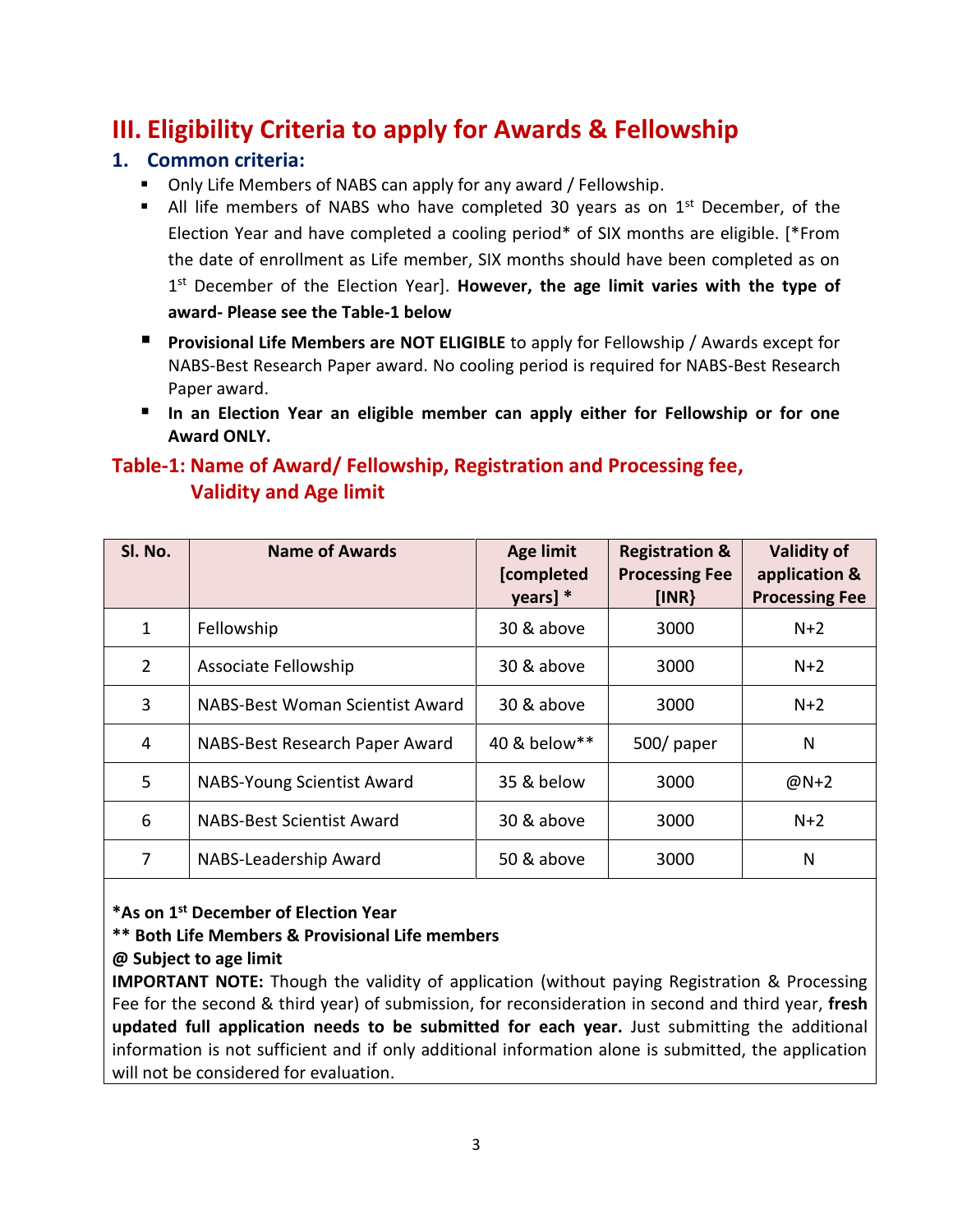| 2.   | Submission of nomination cum applications to the<br><b>Secretariat of NABS</b>                                                                                                                                                   |  |  |  |
|------|----------------------------------------------------------------------------------------------------------------------------------------------------------------------------------------------------------------------------------|--|--|--|
| i.   | Only one copy of application needs to be submitted. No soft copy is                                                                                                                                                              |  |  |  |
|      | required.                                                                                                                                                                                                                        |  |  |  |
|      | Duly filled nomination cum application shall be sent by Speed Post /<br>ш<br>Registered Post / Courier / in person by the proposer or by the<br>candidate so as to reach the Secretary not later than 5.00pm of 06 July,<br>2022 |  |  |  |
|      | Prof. T. Marimuthu                                                                                                                                                                                                               |  |  |  |
|      | Secretary, National Academy of Biological Sciences                                                                                                                                                                               |  |  |  |
|      | C/o Dr. N. Mathivanan                                                                                                                                                                                                            |  |  |  |
|      | Vice President, NABS (HQ) &                                                                                                                                                                                                      |  |  |  |
|      | <b>Director, Centre for Advanced Studies in Botany</b>                                                                                                                                                                           |  |  |  |
|      | <b>University of Madras, Guindy Campus</b>                                                                                                                                                                                       |  |  |  |
|      | <b>Chennai - 600 025</b>                                                                                                                                                                                                         |  |  |  |
|      | <b>Tamil Nadu, INDIA</b>                                                                                                                                                                                                         |  |  |  |
|      | Mobile: 94436 73155 [Secretary, NABS)-Dr. T. Marimuthu                                                                                                                                                                           |  |  |  |
|      | Mobile: 98402 53789 [Vice President (HQ), NABS- Dr. N. Mathivanan                                                                                                                                                                |  |  |  |
|      | Please inform the Secretary, NABS by e-mail about your dispatch of<br>ш<br>application (Date and mode of dispatch] to the below mentioned E-<br>mail:                                                                            |  |  |  |
|      | Prof. T. Marimuthu, Secretary, NABS<br>п<br>E-mail: secretarynabs@gmail.com                                                                                                                                                      |  |  |  |
| ii.  | Super scribe the envelope as, "Nomination for Election of Fellow-2021" /<br>"Nomination for Election of Associate Fellow-2021" or the case may be.                                                                               |  |  |  |
| iii. | Prescribed format of the application alone shall be used and type written.                                                                                                                                                       |  |  |  |
|      | No hand written copy will be accepted.                                                                                                                                                                                           |  |  |  |
| iv.  | Please bind your nomination (Comb binding preferred). No loose sheets<br>entertained as there are chances of missing them.                                                                                                       |  |  |  |
| ۷.   | Before sending the filled in application cum nomination, tick mark the check list<br>and enclose along with application.                                                                                                         |  |  |  |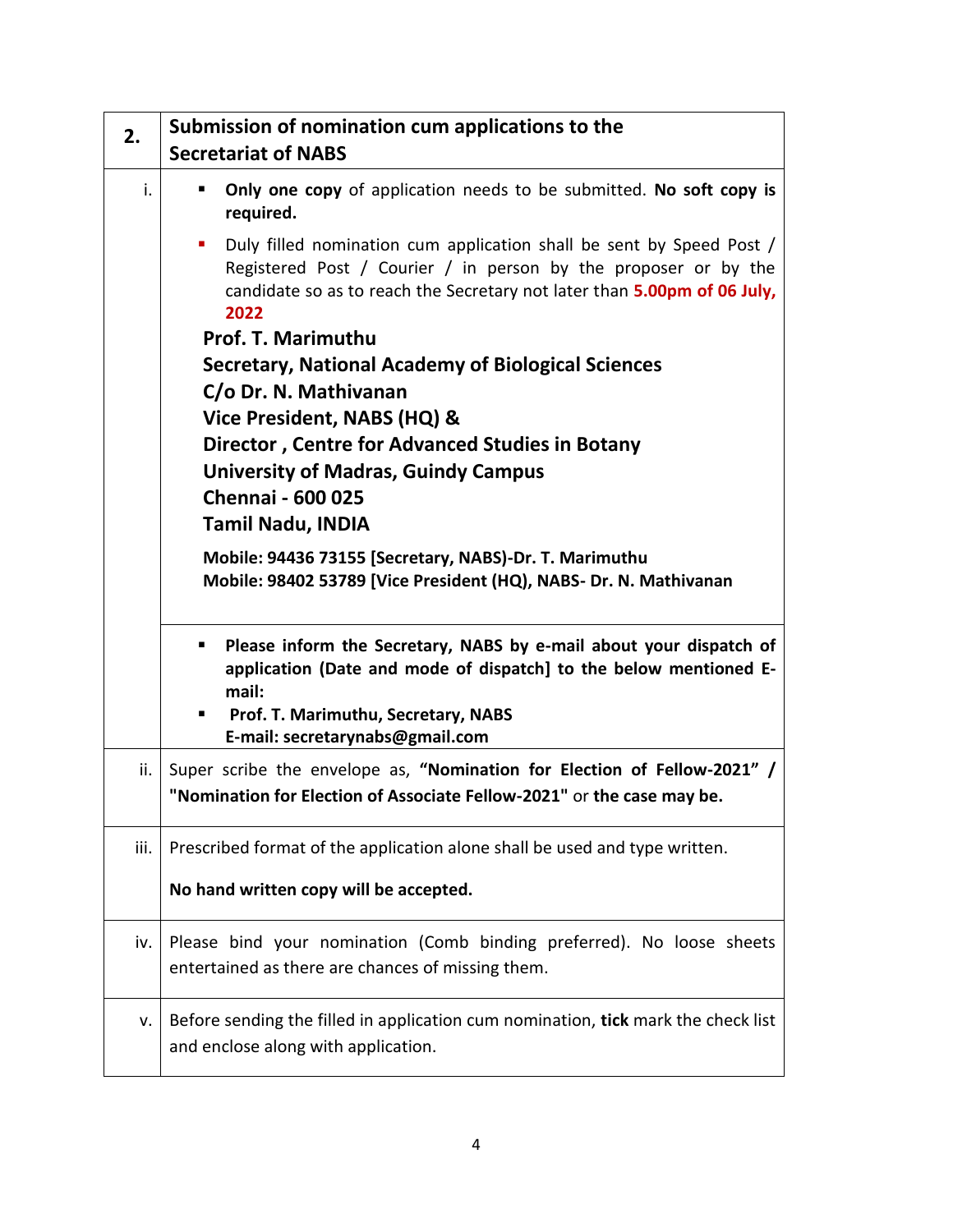| vi.   | Prepare a content page and put before the Nomination Proposal.                                                                                                                                                                                                                                                                                                                                                                                                                                                                                                                                                                                                                    |
|-------|-----------------------------------------------------------------------------------------------------------------------------------------------------------------------------------------------------------------------------------------------------------------------------------------------------------------------------------------------------------------------------------------------------------------------------------------------------------------------------------------------------------------------------------------------------------------------------------------------------------------------------------------------------------------------------------|
| vii.  | Serially number all the pages starting from Nomination Proposal.                                                                                                                                                                                                                                                                                                                                                                                                                                                                                                                                                                                                                  |
| viii. | Enclose supporting evidences for every claim at the end of the application as<br>Annexure (s) - for example: Evidences for Research Accomplishments,<br>Educational Accomplishments and so on which are to be serially numbered.                                                                                                                                                                                                                                                                                                                                                                                                                                                  |
| 3.    | Eligibility: Age limit, Amount of Registration and Processing Fee,<br><b>Validity of applications:</b><br><b>Please Vide Table No.1 of guideline</b>                                                                                                                                                                                                                                                                                                                                                                                                                                                                                                                              |
| 4.    | <b>Registration and Processing Fee</b> [R & PF] [Non-refundable] shall be<br>paid only online with proper evidence enclosed along with the<br>application.<br>Nominee shall enclose evidence for having transferred the R& PF fee of Rs.<br>3000/- (Rupees Three thousand only) or the fee prescribed (Vide Table-1)<br>online to the account of National Academy of Biological Sciences payable at<br>Chennai before the last date of submission of application.<br><b>Name of Account: National Academy of Biological Sciences</b><br>SB Acct. No. 104 9697 8637<br><b>IFS Code-SBIN0011721).</b><br>State Bank of India, Valmiki Nagar branch, Chennai<br>(Branch code: 11721) |
| 5.    | <b>Role of Proposer</b>                                                                                                                                                                                                                                                                                                                                                                                                                                                                                                                                                                                                                                                           |
| i.    | Who can propose the nomination?                                                                                                                                                                                                                                                                                                                                                                                                                                                                                                                                                                                                                                                   |
|       | Fellows of NABS / other Academies / Scientific Societies / President of<br>Academies / Scientific Societies / Principal of College / Dean / Director /<br>Registrar / Vice Chancellor of Universities can propose.                                                                                                                                                                                                                                                                                                                                                                                                                                                                |
| ii.   | The proposer should restrict his / her observation only to the scientific /<br>academic credentials of the nominee.                                                                                                                                                                                                                                                                                                                                                                                                                                                                                                                                                               |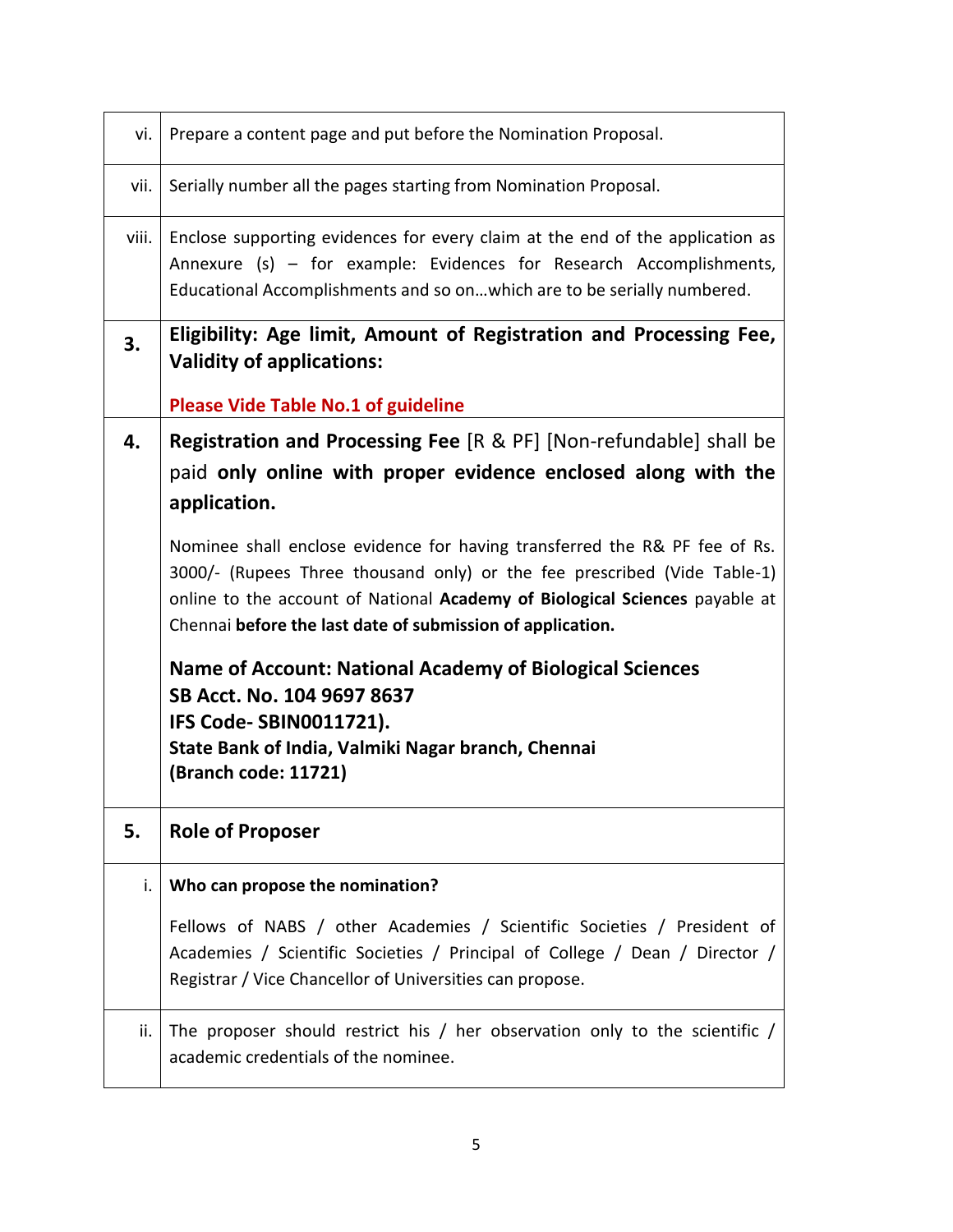| iii. | The proposer should clearly indicate the section and field of specialization in<br>which the candidate is to be considered.                                                                             |
|------|---------------------------------------------------------------------------------------------------------------------------------------------------------------------------------------------------------|
| iv.  | A proposer can nominate ONLY ONE member in a year. If he /she proposes<br>more than one member, the application received first alone will be<br>entertained; the other nomination will not be accepted. |
| 6.   | When the Application will not be considered?                                                                                                                                                            |
| i.   | Without the remarks and signature of Forwarding Authority                                                                                                                                               |
| ii.  | Without the signature and remarks of proposer                                                                                                                                                           |
| iii. | Not received before the last date prescribed.                                                                                                                                                           |
|      | Note: Submission of soft copy before the last date will not be taken as the<br>application was received before the last date.                                                                           |
| iv.  | Without the Registration and Processing Fee of Rs.3000/-.                                                                                                                                               |
| 7.   | <b>Validity of Nomination cum Application</b>                                                                                                                                                           |
|      | Please vide Table-1. of the guideline                                                                                                                                                                   |

- **Check List- is attached along with Application**
- **Tick mark the checklist in appropriate column and put your signature**

## **IV. TECHNICAL PART OF THE APPLICATION**

### **PART-III ACCOMPLISHMETS**

**A. Research Accomplishments** [Provide Evidence- the first page of each publication containing the title, authorship, journal name volume etc**.**]

Fill the -three columns in the format provided in the application under Research Accomplishments as given under: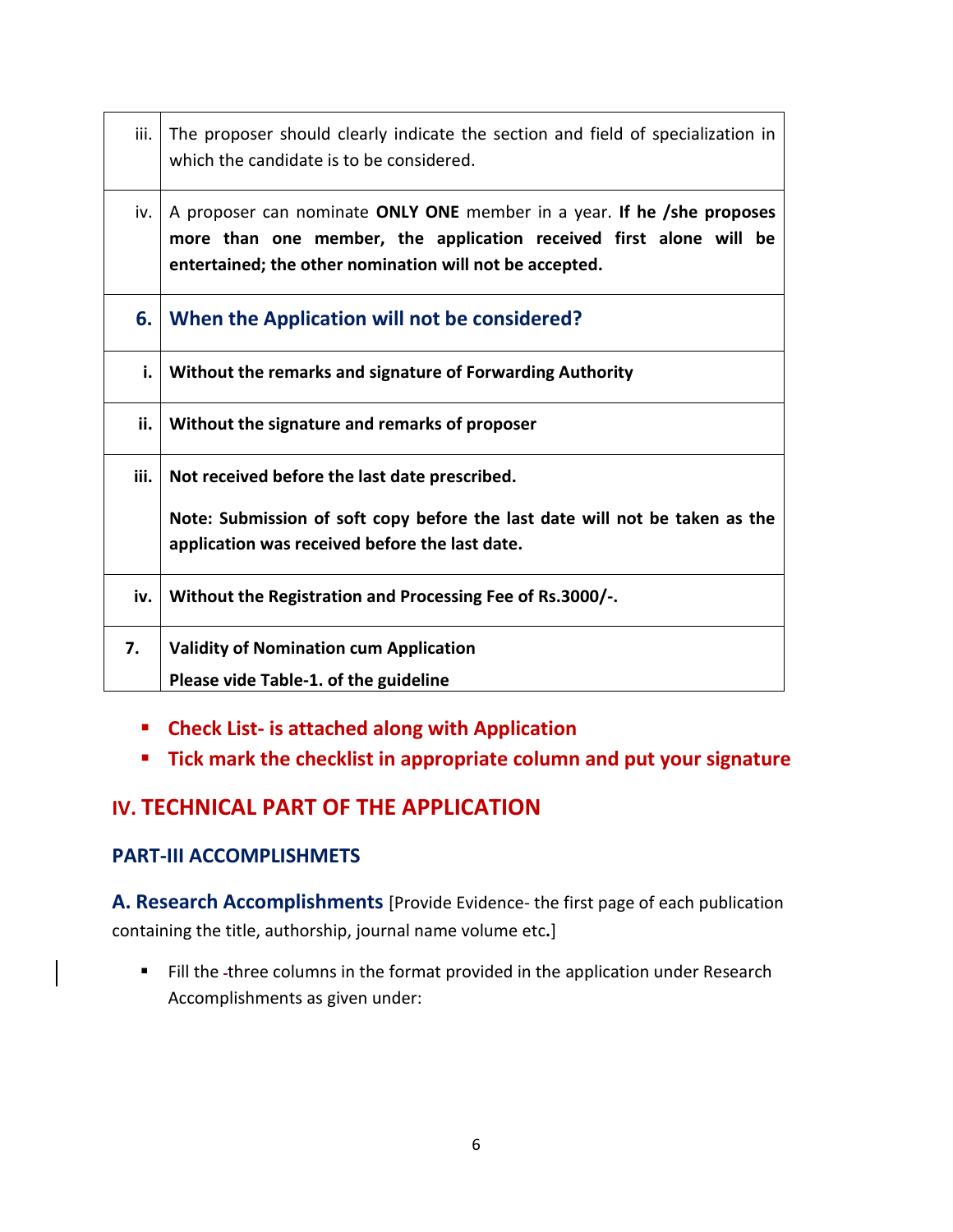| S. No. | Publications (Authors' names, title, journal, volume,<br>page nos., year of publication) | <b>NAAS</b><br>rating | SNIP/IF<br>bv<br><b>SCOPUS</b> | SNIP/IF<br>by ISI |
|--------|------------------------------------------------------------------------------------------|-----------------------|--------------------------------|-------------------|
|        |                                                                                          |                       |                                |                   |
|        |                                                                                          |                       |                                |                   |
|        |                                                                                          |                       |                                |                   |
| 20     |                                                                                          |                       |                                |                   |

- The applicants need to provide proof of the ratings of the journals in which they published. Page limit-1 page.
- The above details are essential to avoid the inclusion of predatory/open access journals that are not following stringent peer--review process.
- The mark distributions are as detailed below:
	- $\checkmark$  First and corresponding author : 2 Marks (full marks)
	- $\checkmark$  Second author  $\checkmark$  1 Mark
- - $\checkmark$  Authorship other than these two : 0.5 Mark

## **B. Educational accomplishments**

- **Number of books published:** For evaluation purposes, Sole authored book full marks (2marks); Edited books (multiple authors) Senior author gets full mark of 1; others will get half a mark (0.5) There can be maximum of six authors.
- A book should have a minimum of 200 pages with ISBN number.
- **Number of students guided (Ph. D. only):** The applicant's name as guide should be mentioned in any proof that is submitted.

## **C. Externally Funded Scheme**

### **Externally funded schemes completed**

- List Regional / National / International projects completed in the last 10 years with a grant of Rs.10.00 lakhs and above as Principal Investigator.
- **ICAR coordinated projects will not be considered.**
- Provide evidence for the funding received. Keep the copy of the letter of sanction issued by the funding agency along with the copy of the communication of University / Institution / Organization**.**
- **Multiple letters with the sanctioned amount over the period of the funding duration will not be accepted.**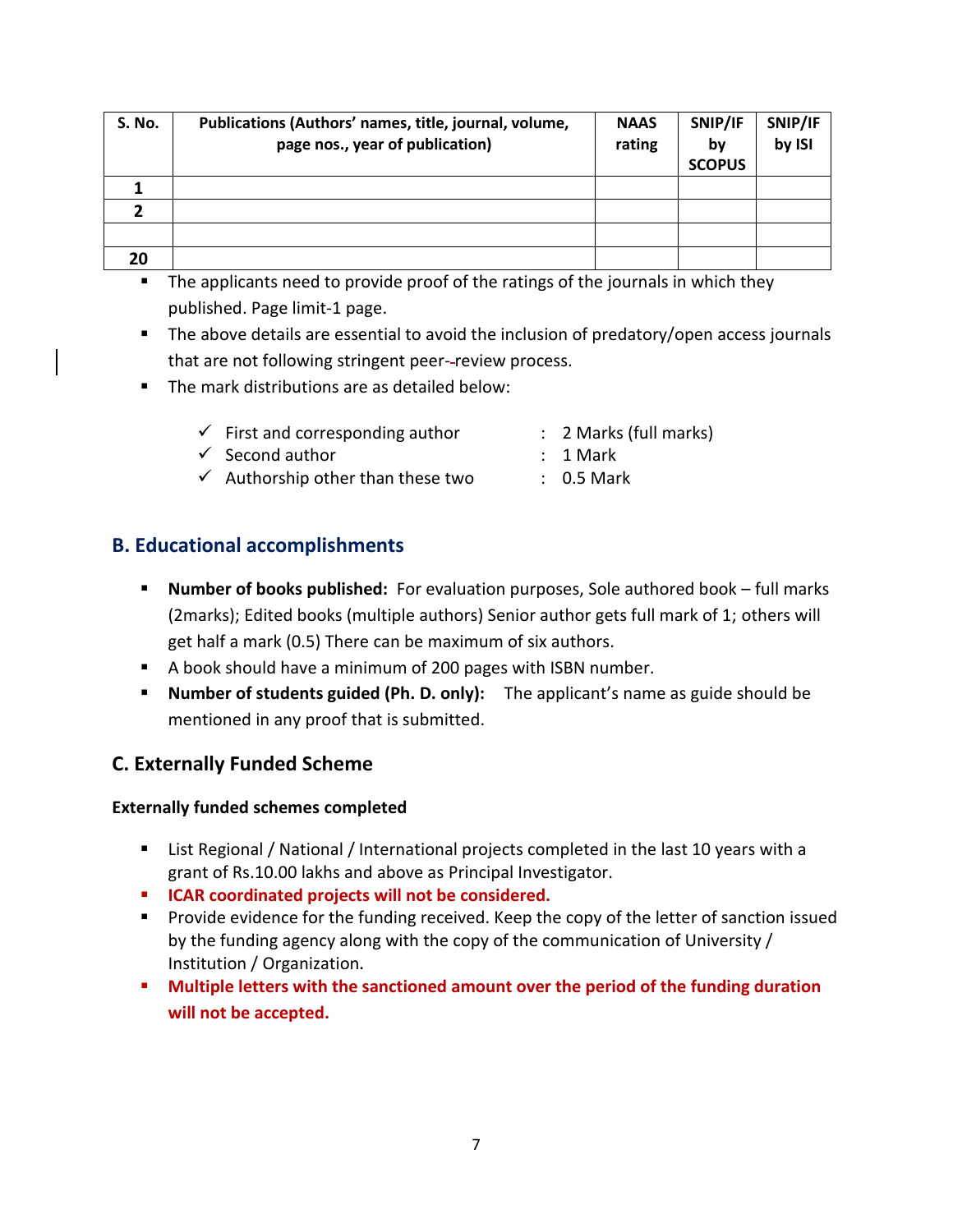## **D. Crop varieties / breeds /products / technologies /patents**

1. **Agricultural Sciences**: Crop varieties/Products/Technologies/Patents **Attach e**

#### **Evidences: (Claim can be made in only one sub category. For example, if a variety released has been registered with PPV&FRA, marks will be given under patents)**

- a) Varieties released by State/ Central Varietal Release committee, NBPGR for crop varieties/germplasms developed. Proof must be given to show that he/she was responsible for the varieties
- b) For tech products, include letter from Institute Technology Management Unit [ ITMU] in case of NARS (Institutes/ SAUs) besides other necessary proofs of publication to indicate the author's credit.
- c) Evidence for Patent granted should be included where the authors name is mentioned.
- d). Application sent for Patent will also be considered -provided proper evidence is enclosed.

**Technology developed:** Authenticated letter from respective institution's official stating its usefulness/money generated out of the Technology transfer should be included.

#### **Publications as proof of Technology developed will not be accepted**

**Number of patents obtained:** Submit only those patents that are granted. Each patent will get full mark.

**The Patent applied (for each patent applied 0.25 marks will be given**) subject to a maximum of 4 patents applied.

**The patent proof should contain the name of the applicant**

### 2. **Veterinary Sciences: Breeds/Products/Technologies/Patents Attach Evidences:**

- a) Certificate from The Director, National Bureau of Animal Genetic Resources [\(https://nbagr.icar.gov.in/en/home/\)](https://nbagr.icar.gov.in/en/home/) or any other recognized Govt. agencies
- b) For tech products, include ITMU letter besides other necessary proofs from ICAR/IVRI.
- c) Details about developed product being commercialized by Industries
- d) Patent application/granted

## 3) **Basic Sciences and Food Sciences**:

Institution-Industry Collaboration/h-index/Products/Technologies/Patent **Attach evidences:**

- a) IIC demonstrating funds obtained, transfer of knowledge/technique/product (proof from the industry)
- b) H-index will be considered for those who do research where IIC is not possible.
- c) Sequence submission to GenBank-NCBI (Basic Sciences)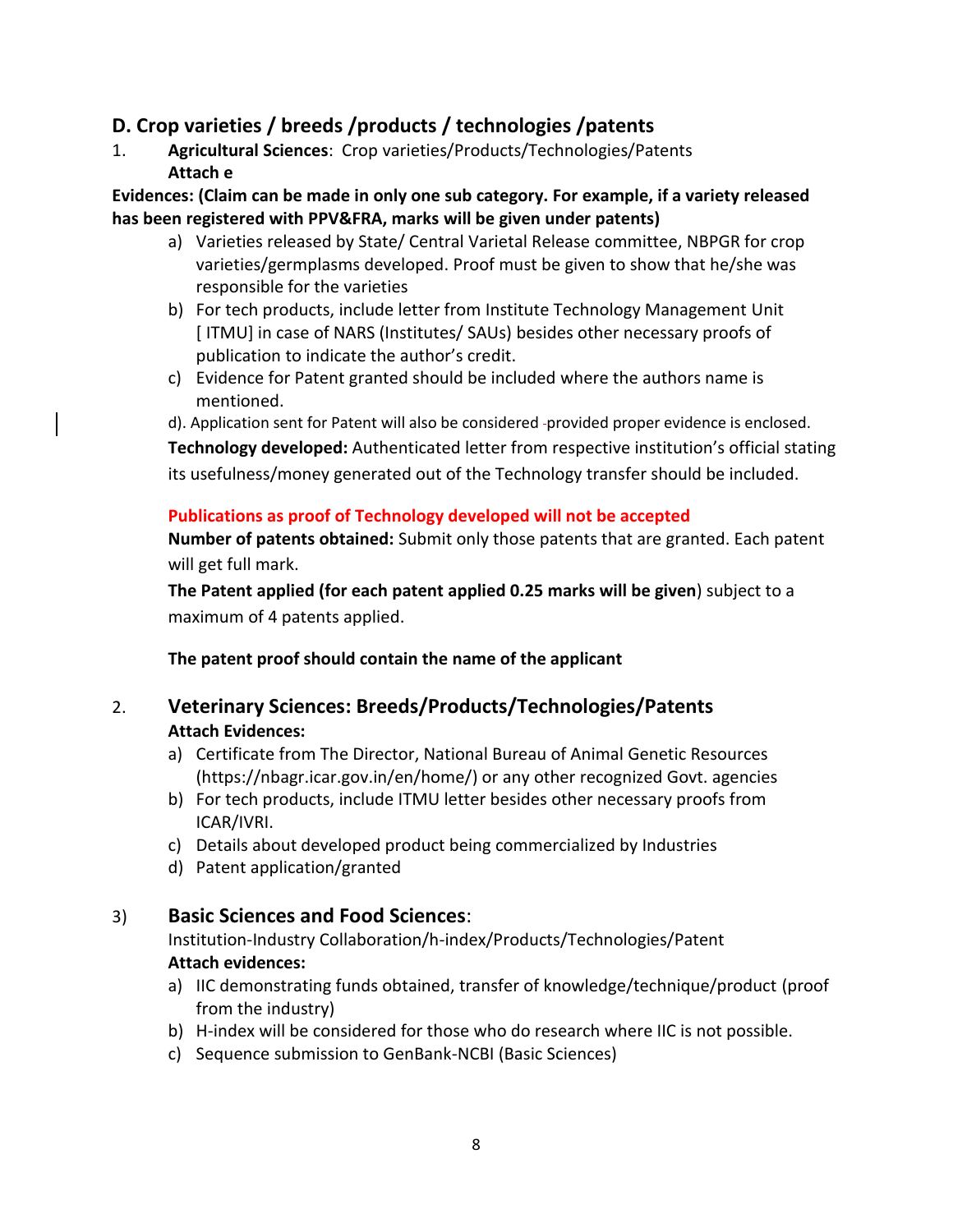## **E. Other Academic Achievements**

#### **1. Awards / Medals/Fellows by reputed organizations**

- Awards / medals / Fellowships received from reputed organizations/ unrecognized societies will be considered.
- Awards and Medals should have been received from registered, well recognized academies/ Societies institutions /organizations / Universities / State and Central Governments/ National level professional societies, Best teacher, researcher or extension worker award, Young Scientist award, D. Sc, etc.
- Awards of ICAR, CSIR, DST, DBT, ICMR, NABS, NAAS, NAVA, NASI will also be considered.
- International awards like Humboldt, Fulbright, DAAD Fellowship and awards of DBT Overseas award, INSA award will also be considered.
- **Awards / medals received during study periods are not considered.**

#### **2. Positions in Scientific Societies**

- Positions held in Scientific Societies / Prestigious committees, Task Force, Office Bearers of Professional Societies / Academies; Editor of reputed Journals, *etc*., are considered.
- **Being a member in a society / academy will not be considered.**
- **3. Organizing Secretary of Conference / Seminar** (National /International); Resource person of National /International Training program will be considered.
	- Training program-International- shall be 7 days / Training Program-National- for 7 days .

### **4. Chairman in Tech. sessions of National / International Conference / Seminar**

 Chairman of a technical session of National / International Seminar / Conference will be considered

#### **5. Number of Special Trainings attended at National/ International level**

- Number of special trainings (other than for higher studies) attended with a minimum duration of not less than 21 days at national / international level are considered.
- Nature of training and purpose should be mentioned

#### **6. Number of Post Doc. Trainings attended. (National /International)**

The training period should be at least for not less than **ONE YEAR**

#### **7. Foreign countries visited (other than attending conf./Seminar)**

 Number of special trainings (other than for higher studies) attended with a minimum duration of not less than 7 days at national / international level are considered.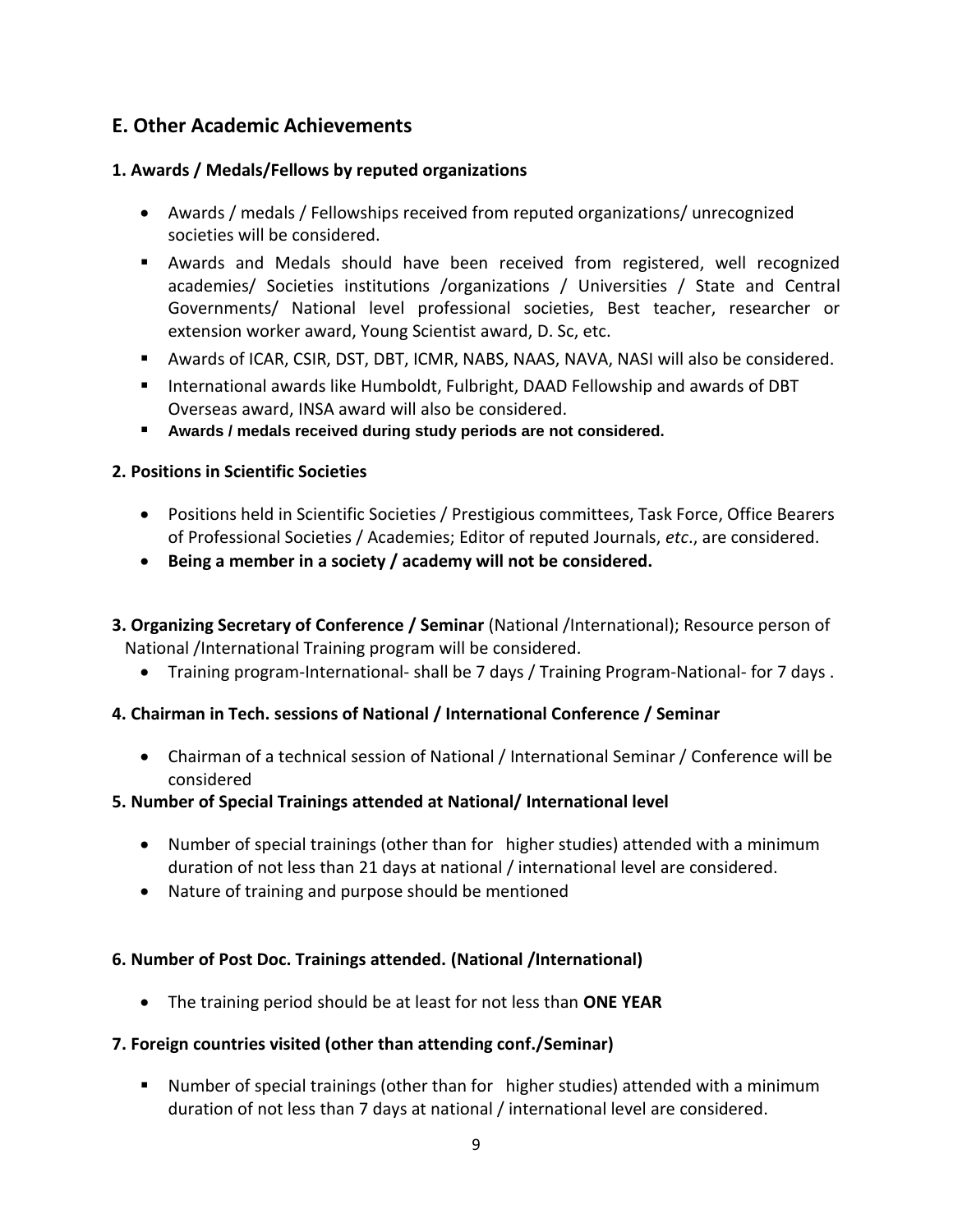## **F. Academic / Research Leadership**

- Providing leadership in taking forward the research activities of his discipline, organizing summer / winter schools, organizing special skill trainings to teachers, students / organizing Seminars / Symposia / Conferences shall be considered.
- $\blacksquare$  Provide appropriate evidence(s).

### **SPECIAL CASES:**

## **NABS-Young Scientist Award**

## **Dr. G. N. Ramachandran Memorial NABS-Young Scientist Award**

- **Teaching experience: Minimum of ONE semester.**
- An endorsement by the course faculty and Head of the department should be attached as a proof.

# **Prof. M.S. Swaminathan NABS-Leadership award**

#### **Criteria for judging Leadership award:**

- Leadership in his/her respective domains of expertise
- Leadership in the Institutions of employment
- Leadership in the profession

#### **The committee considers evidence that supports:**

- Leadership in his/her respective domains of expertise
	- $\circ$  Individual National and International grants/funds to improve research and technology
	- o Publications in peer-reviewed journals
	- o Number of PhD scholars and Post-doctoral fellows trained
	- o H-index
	- o Teaching subjects in UG, PG, and PhD programs.
- **Leadership in the Institutions of employment**
	- $\circ$  Fostering the growth of institution through the applicant's expertise. E.g., institutional grants, national and international recognition and awards to the institution, *etc*.
- **Leadership in the profession**
	- $\circ$  Leadership in areas of professional development within a national/international professional association or society. E.g., recognition of applicant's work through Society awards, medals, etc.